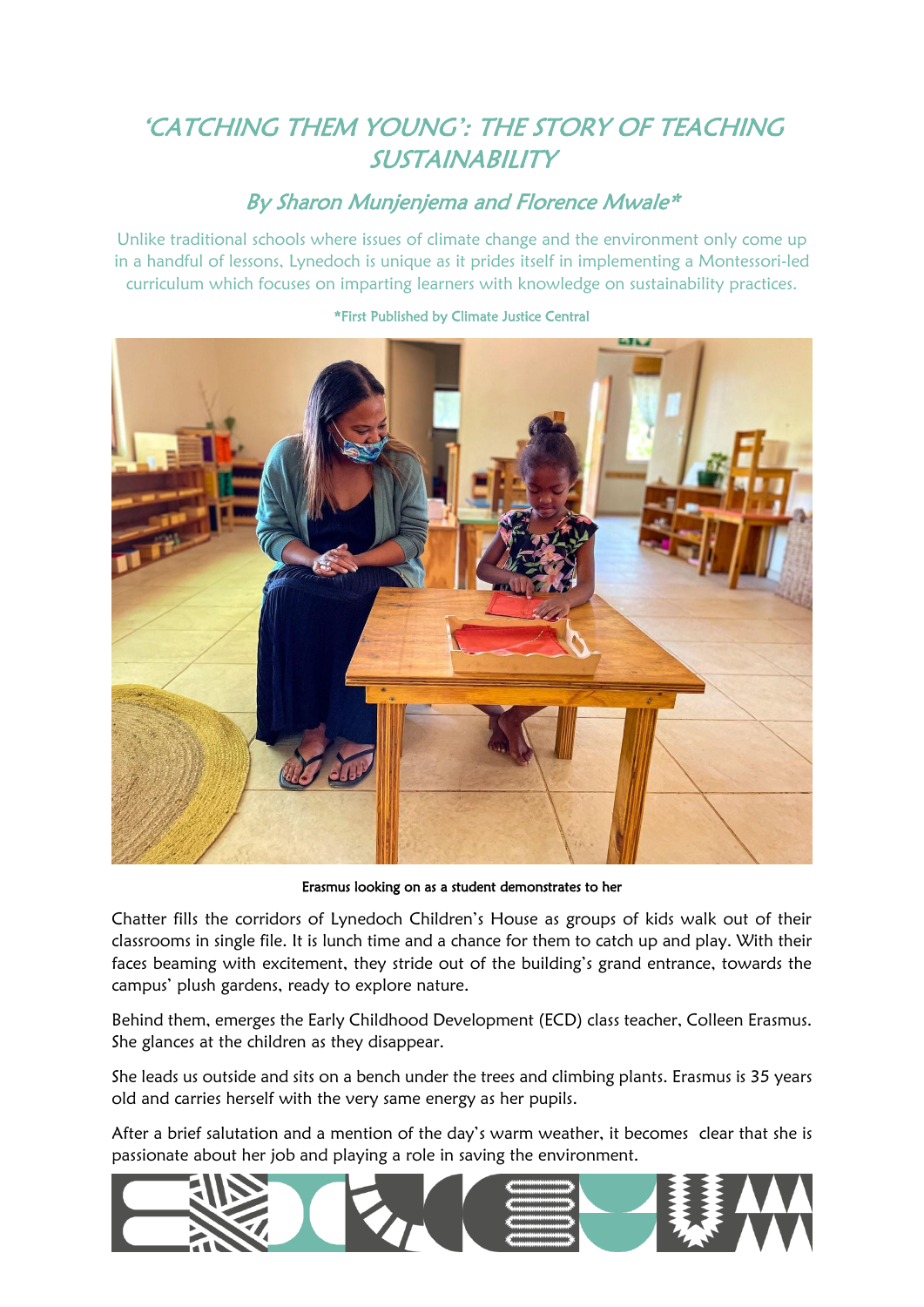Unlike traditional schools where issues of climate change and the environment only come up in a handful of lessons, Lynedoch is unique as it prides itself in implementing a Montessori-led curriculum which focuses on imparting learners with knowledge on sustainability practices.

The Lynedoch Children's House was established in 2019 with the aim of offering subsidized education to children from low-income households.

It follows the Montessori approach of teaching with an emphasis on providing ecologically focused learning and nature-based play. As part of the curriculum children at the learning institution are allowed to grow and harvest their own organic vegetables.

In her eight years of teaching, she has had the opportunity to deliver lessons on sustainable living practices using both the traditional and Montessori way.

"I was one of those skeptical people when I started teaching using the Montessori method, but afterwards it just made so much sense. It changed my life and view completely," Erasmus said. This method of education involves child-led activities where the children are encouraged to explore and be independent."When we deliver our lessons here, we use this whole space filled with nature to give a holistic experience to the kids. They are fed from our very own garden, and we also teach them about recycling, reusing and growing their own food," Erasmus explained.

Erasmus believes sustainable living practices should be taught from as early as the toddler stage.

## "A child's mind is developing from the age of zero to six; it is what Maria Montessori called an absorbent mind, it takes in everything positive or negative. That is when the foundation (for sustainable living) should be laid."

Sustainable living is a lifestyle that aims at reducing one's carbon footprint by for instance stopping the use of plastic, the utilization of renewable sources of energy, and enhancing growing of fruits and vegetables.

While this concept might be rather new in developing countries such as Malawi and Zimbabwe, it has, been embraced by a small percentage of people in South Africa for some time. However, data from the country's Department of Statistics found that 90 percent of the 59 million tonnes of general waste produced in South Africa in 2011 ended up in landfills and only 10 percent of it was recycled.

This is the case despite its benefits and the need to recycle:studies report that as little as 5.2 percent of households in the rainbow nation recycled waste in 2015.

On a positive note, with a population census scheduled for February 2022, the figures are bound to change considering that authorities have started setting up initiatives such as sorting of refuse in residential areas and learning institutions and thereby playing a role in promoting sustainability.

On the day of our visit, we visited one of the school's teachers, Yoli Mahobe, in the middle of her class session. About 15 children sat around her in a dome shaped outdoor classroom whose hard floors are made out of cork.

Mahobe, who aside from being a teacher is a permaculture expert, pulled us into her lesson as she handed us branches of pale green leaves. She did the same with her eager students who inquisitively explored the plant while taking turns to guess what it is.

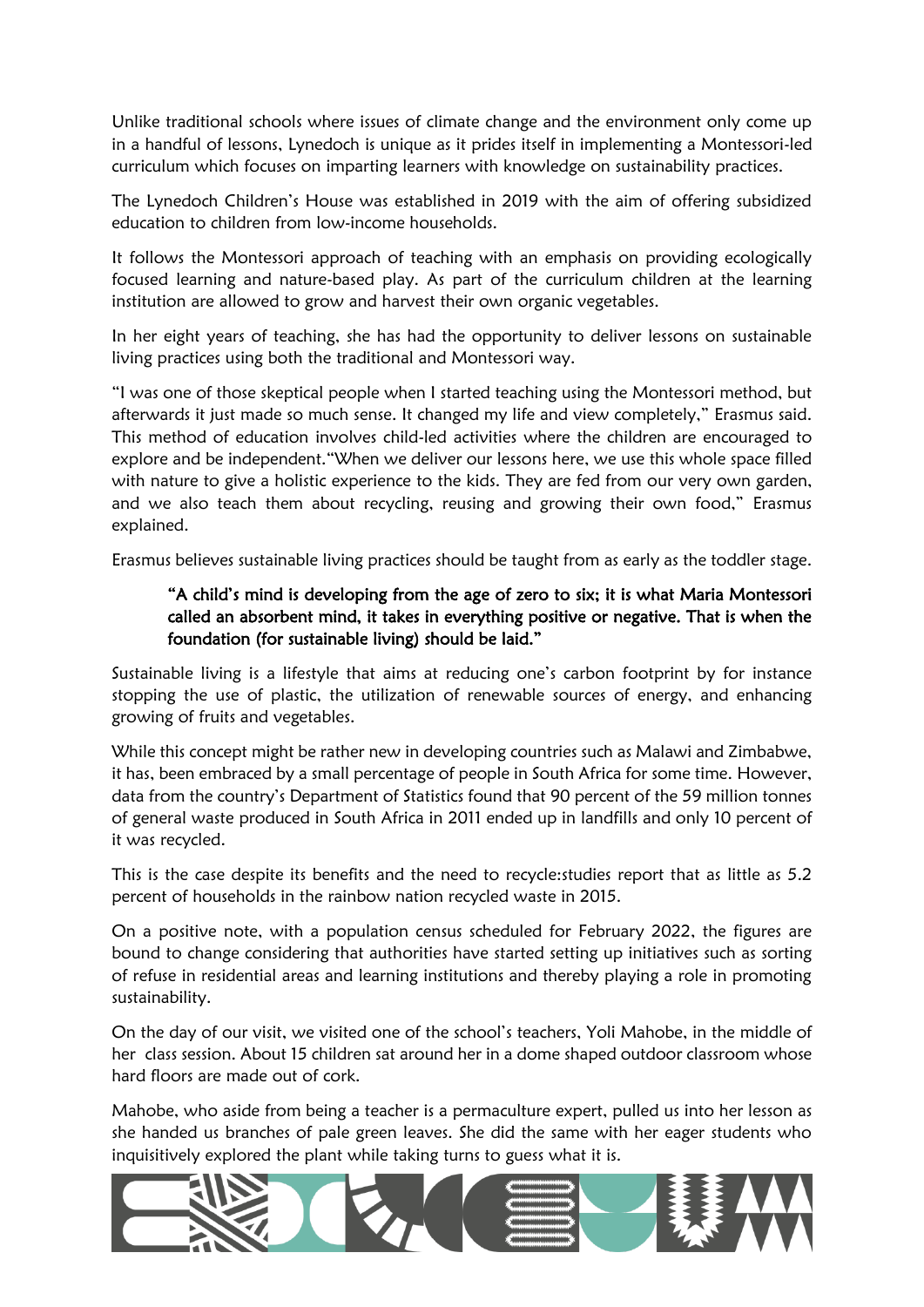Though the leaves were unfamiliar to us, the smell brought back memories of how the plant has been incorporated into modern medicine and become a trusted household product known by the brand name Vicks.



Learners at Lyndoche Children's House get an opportunity to see the herbs they learn about

If that very same lesson was to be conducted in a conventional classroom, it would not have the same impact. In Mahobe's view, this method of teaching accommodates the needs of every child as they explore their surroundings.

The whole aim of Mahobe's lesson is to help the children identify different plants on their own so they understand how they can use them either for medicinal purposes, while at the same time reducing their carbon footprint and averting climate change.

Just like the rest of the continent South Africa has been experiencing extreme weather like increased temperatures, flooding and drought due to climate change.

Echoing Mahobe's sentiments, Erasmus cites the practical teaching approach taken by the school to deliver lessons. "We do not teach about nature using cards, we do it all practically. In situations where we are teaching about a leaf, the kids will see the real leaf in the garden."

The Sustainability Institute believes it is doing its part in fighting lack of awareness on climate issues, by teaching children about sustainable living from tender ages using a method that allows them to explore the world around them and be independent.